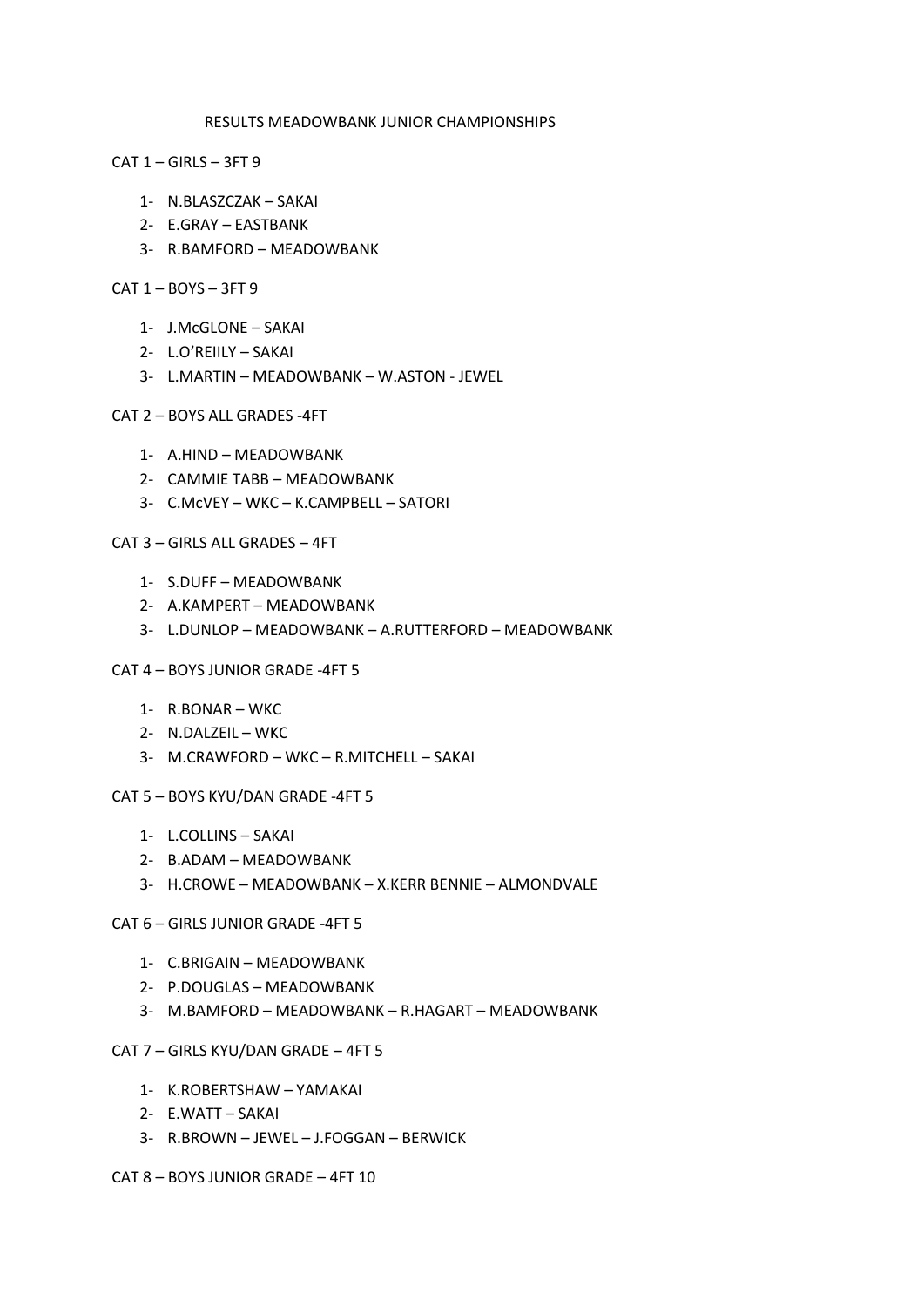- 1- K.McGUCKAN BCKA
- 2- A.TOBIN SAKAI
- 3- J.DALZEIL WKC J.DUDDY WKC
- CAT 9 BOYS KYU/DAN GRADE 4FT 10
	- 1- A.ROBB MEADOWBANK
	- 2- J.McKISSACK ALMONDVALE
	- 3- E. STEWART WKC L.ANDERSON SAKAI
- CAT 10 GIRLS JUNIOR GRADE 4FT 10
	- 1- S.SIDES WKC
	- 2- L.CUNNINGHAM SK2000
	- 3- M.CRILLY BERWICK L.COLQUHOUN JKS
- CAT 11 GIRLS KYU/DAN GRADE 4FT 10
	- 1- E.BAULD COWDENBEATH
	- 2- H.NEUMANN MEADOWBANK
	- 3- J.SINCLAIR MEADOWBANK C.KELLY MEADOWBANK
- CAT 12 BOYS JUNIOR GRADE 5FT2
	- 1- S.LIVINGSTON SATORI
	- 2- A.MITCHELL SAKAI
	- 3- T.WEEKS BERWICK G DUERDEN YAMAKAI
- CAT 13 BOYS KYU/DAN GRADE 5FT 2
	- 1- A.HAMILL SHITOKAI SCOTLAND
	- 2- J.COOPER EASTBANK
	- 3- J.SMART MEADOWBANK L.WAUGH SATORI
- CAT 14 GIRLS JUNIOR GRADE 5FT 2
	- 1- C.YOUNG SK2000
	- 2- S.HILL EASTBANK
	- 3- C.COURTS COWDENBEATH C.ZIMMERMAN BERWICK
- CAT 15 GIRLS KYU/DAN GRADE -5FT 2
	- 1- K.STOCKS MEADOWBANK
	- 2- PAIGE McLEISH MEADOWBANK
	- 3- N.McKERNAN EASTBANK B.ROSS SAKAI
- CAT 16 BOYS JUNIOR GRADE + 5FT 2
	- 1- I.EDDLESTON YAMAKAI
	- 2- I.DORDIK SATORI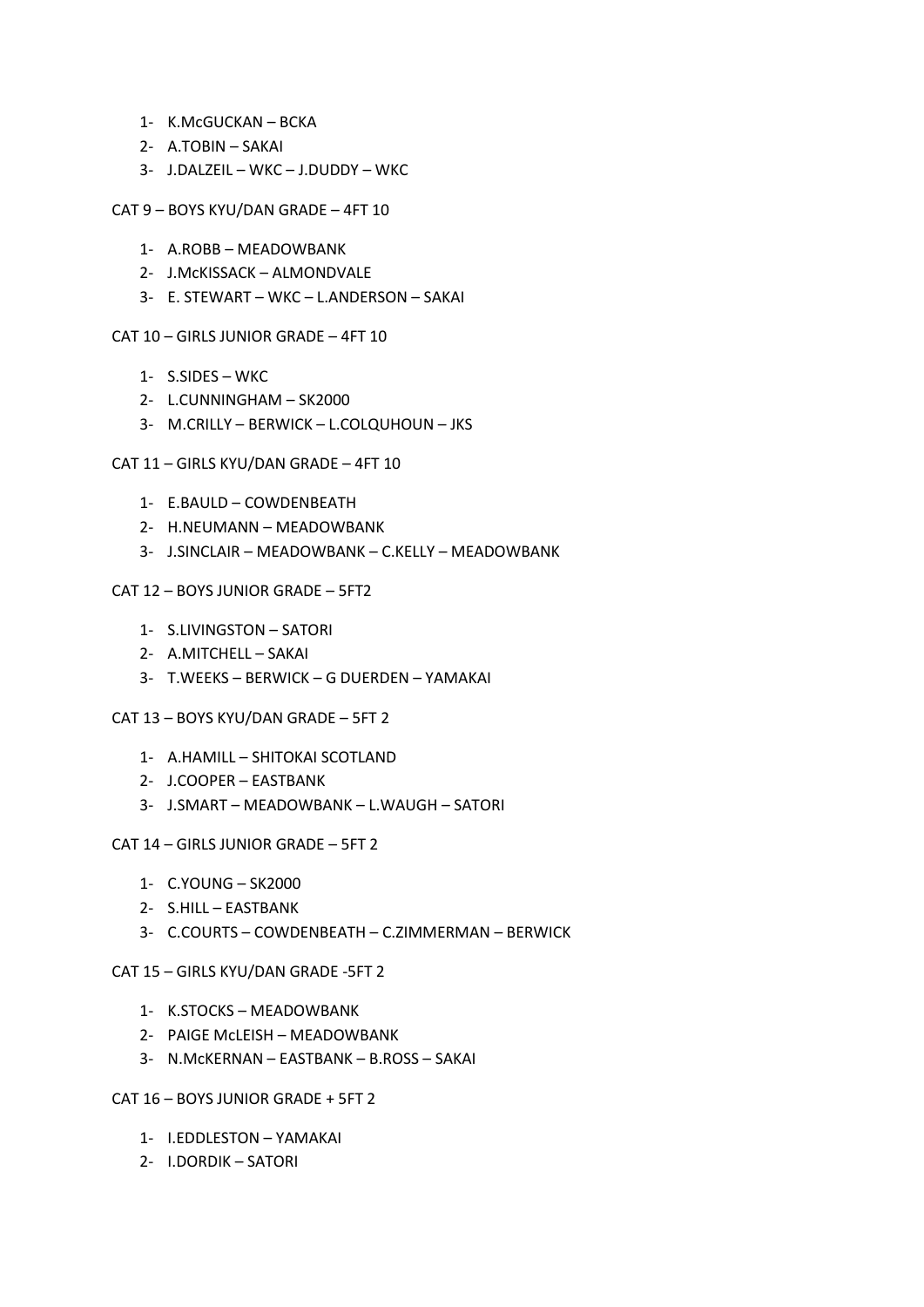- 3- S.HASSAN SATORI J.AGRANE DALRY
- CAT 17 BOYS KYU/DAN GRADE +5FT2
	- 1- R.BROWN WKC
	- 2- F.COUTTS DALRY
	- 3- L.CHILTON KISAN J.CHORANE ALMONDVALE
- CAT 18 GIRLS JUNIOR GRADE +5FT 2
	- 1- K.MORTON YAMAKAI
	- 2- M.McGILL BCKA
	- 3- M.ROBERTSON SATORI K.NAIRN EASTBANK
- CAT 19 GIRLS KYU/DAN GRADE +5FT 2
	- 1- H.BUCHANAN MEADOWBANK
	- 2- A.ROBERTSON MEADOWBANK
	- 3- E.CRAWFORD WKC R.ANDERSON WKC

# MALE CADET -6OK

- 1- J.NAIRN EASTBANK
- 2- M.OATES SHITOKAI SCOTLAND
- 3- J.HARVEY MEADOWBANK J.JOHNSTON YAMAKAI

### MALE CADET +60K

- 1- S.MILLAR ALMONDVALE
- 2- D.FORRESTER WKC
- 3- L.GRAHAM JKS M.FLETCHER SKC

### FEMALE CADET -57K

- 1- D.PURVES MEADOWBANK
- 2- K.STOCKS MEADOWBANK
- 3- E.CROWE MEADOWBANK H.HAMILTON WKC

#### FEMALE CADET +57K

- 1- H.BUCHANAN MEADOWBANK
- 2- A.ROBERTSON MEADOWBANK
- 3- C.FERGUSON ALMONVALE A.TURNBULL BERWICK

## KICKMASTER K1

- 1- A.NAPIER AZAMI
- 2- L.O'REILLY WKC
- 3- M.KROL JKS W.BUTCHER DALRY

### KICKMASTER K2